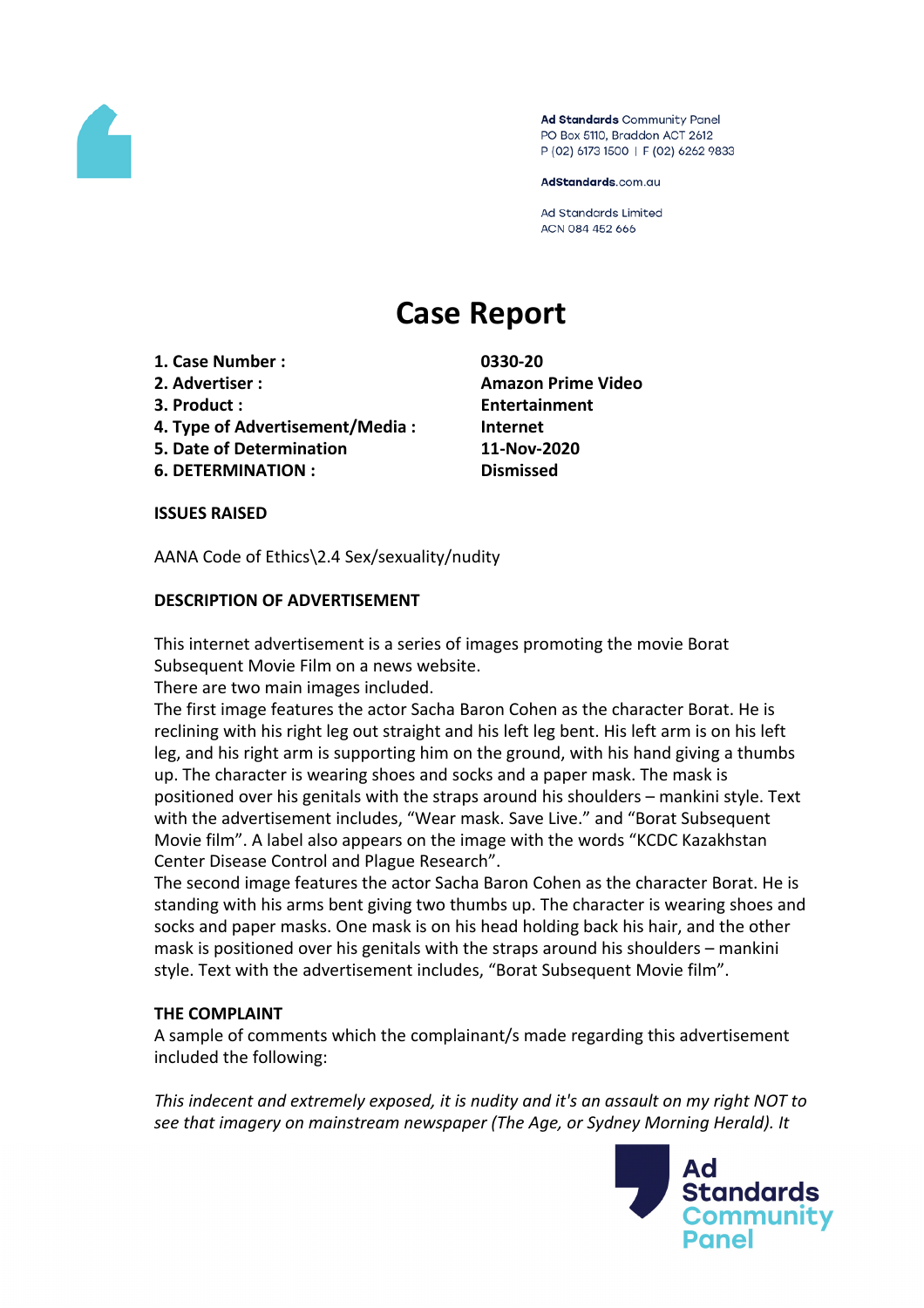

*has been constantly shown on any article I click to read today.There is NOW WAY to switch off this ad or tell the newspaper not to serve me this type of content.*

*Sexually inappropriate photo's for a main stream news platform. Advertising these images daily is visually offensive on main news website.*

*Larger scale is displayed after 9pm I think. But what child goes to sleep after 9pm on a weekend.*

*Smaller image I only seen during daytime hrs. Trying to read news headlines with my children seeing these images. I can't remove unless I leave website or click onto a headline*

*News.com.au is supposed to be accessed by anyone wanting to check on the news. I am offended to have a almost naked man plastered all over the site when I am checking on the news. There is at times 4 advertisements on the one page. This is unneccesary and inappropriate. Come on - this is just not on.*

## **THE ADVERTISER'S RESPONSE**

Comments which the advertiser made in response to the complainant/s regarding this advertisement include the following:

*The advertisement is a static digital poster for the film Borat Subsequent Moviefilm on Amazon Prime Video and it is compliant with each element of Section 2 of the Code, as detailed further below. This advertisement was sent in Advance to AANA where it was found to be low risk of violating the code. These digital ads were also pre-approved by each publisher where they ran.*

*2.1: The advertisement does not discriminate or vilify anyone based on a protected class feature.*

*2.2: The advertisement is not using any sexual appeal, and certainly not in a way that implicates minors or a specific group of people. The outfit the character is wearing (a "maskini" which is a bikini made out of a facemask, paired with socks and shoes) is a joke. Borat is well known as an outrageous, satirical character. Right above him it says "Wear Mask. Save Lives." which is clearly intended to point out how ridiculous the character is in how he's wearing the mask so incorrectly.*

*2.3: There is no portrayal of violence in the advertisement.* 

*2.4: There is no depiction of sex, sexuality or nudity in the advertisement. As noted above, the depiction of the character in the "maskini" is a joke and the maskini fully covers the genital area, including any public hair.* 

*2.5: There is no offensive or obscene language used in the advertisement.*

*2.6: The advertisement is not depicting material contrary to community standards on health and safety as the reference to wearing a mask and how Borat is wearing the*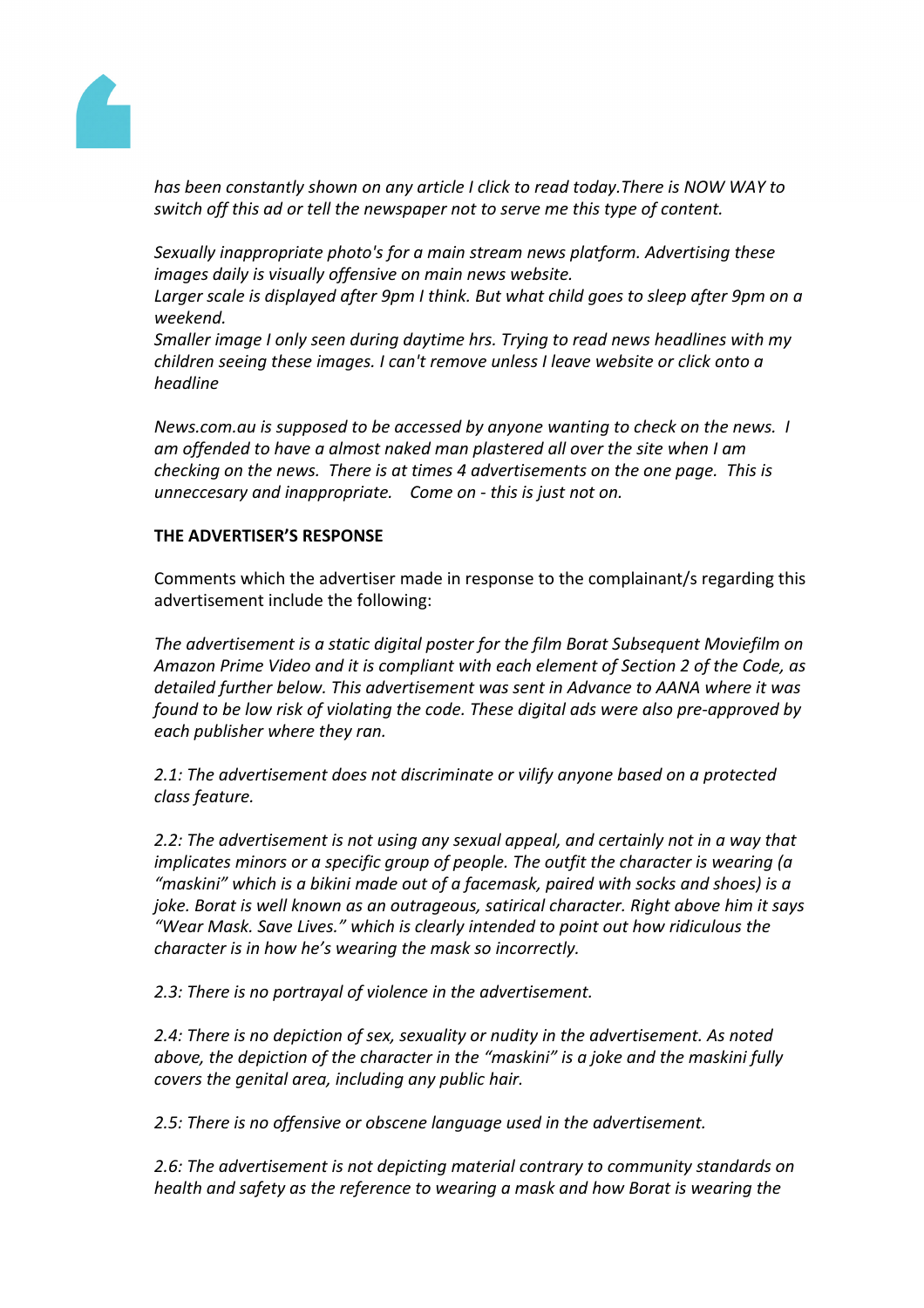

*mask is clearly intended to be a joke and the character is well known as an outrageous, satirical character.*

*2.7: The advertisement is clearly distinguishable as an advertisement for Borat Subsequent Moviefilm as it clearly identifies the film and includes a call to action to viewers that they can watch it on Prime Video.*

## **THE DETERMINATION**

The Ad Standards Community Panel (the Panel) considered whether this advertisement breaches Section 2 of the AANA Code of Ethics (the Code).

The Panel noted the complainants' concerns that the advertisement is sexually inappropriate contains nudity and is not appropriate for a main stream news site.

The Panel viewed the advertisement and noted the advertiser's response.

# **Section 2.1: Advertising or Marketing Communication shall not portray people or depict material in a way which discriminates against or vilifies a person or section of the community on account of race, ethnicity, nationality, gender, age, sexual preference, religion, disability, mental illness or political belief.**

The Panel noted the AANA Practice Note which provides guidance on the meaning of:

- Discrimination unfair or less favourable treatment
- Vilification humiliates, intimidates, incites hatred, contempt or ridicule
- Religious views a person's belief or non-belief in a faith or system of worship.

## **Does the advertisement portray material in a way which discriminates against or vilifies a person on account of religion?**

The Panel noted that the advertisement depicts the character wearing a ring which features the Arabic word for God in the Muslim religion.

The Panel noted the advertiser's response that the ring is a small part of the image which would not be noticed by most people viewing the advertisement.

The Panel considered that the man was wearing the jewellery as part of his character and its use would not identify the character as Muslim to most people viewing the advertisement.

The Panel acknowledged that some Muslim people would be uncomfortable with the Arabic word for Allah being depicted in an advertisement which also featured a man wearing only a mask. However, the Panel considered the use of the ring in itself did not amount to a depiction which suggested that Muslim people were deserving of unfair or less favourable treatment, or which humiliates, intimidates, incites hatred, contempt or ridicule of a person on the basis of their religion.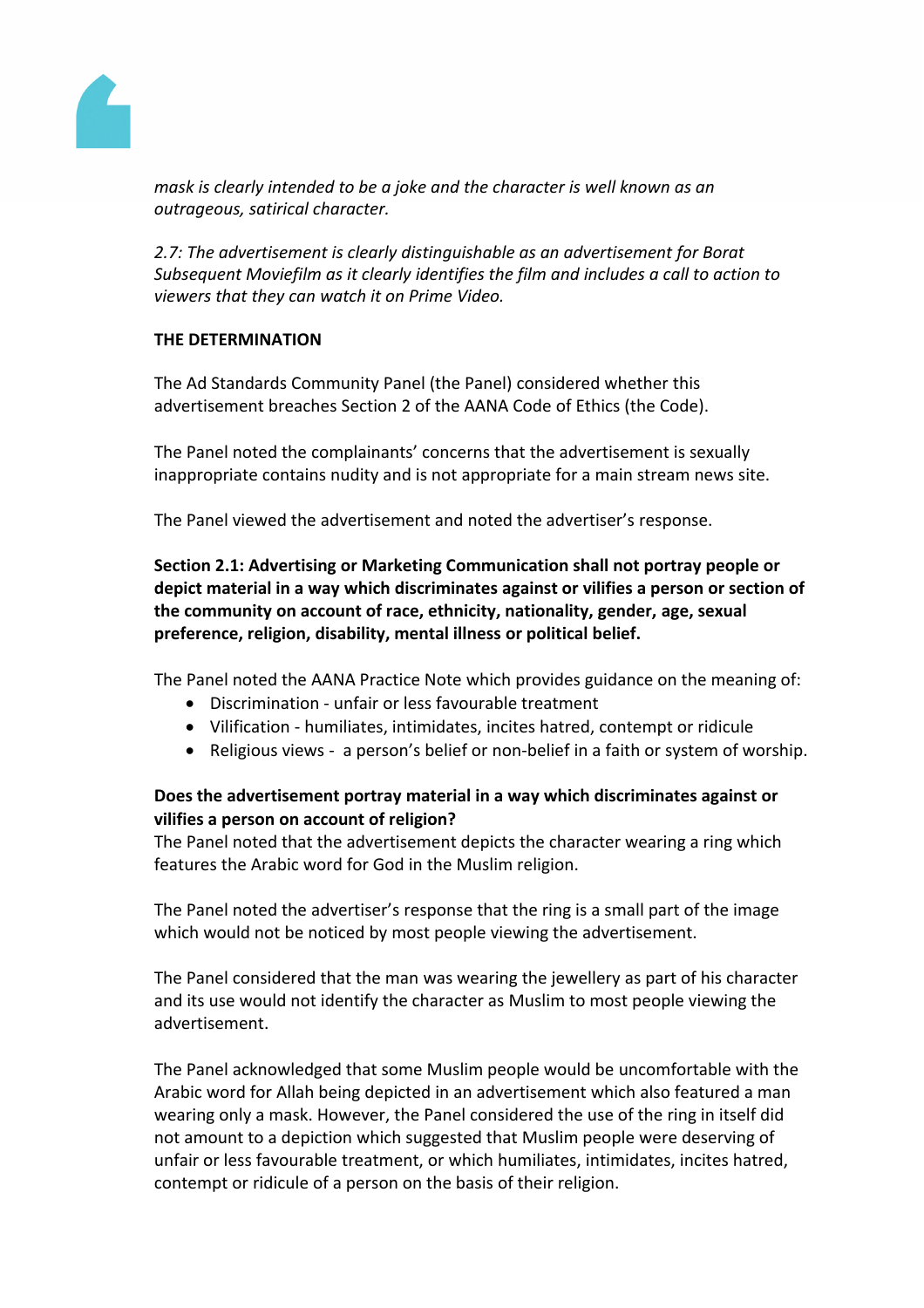

#### **Section 2.1 conclusion**

Finding that the advertisement did not portray material in a way which discriminates against or vilifies a person or section of the community on account of religion, the Panel determined that the advertisement did not breach Section 2.1 of the Code.

**Section 2.2: Advertising or marketing communications should not employ sexual appeal in a manner which is exploitative or degrading of any individual or group of people.**

The Panel noted the AANA Practice Note which provides guidance on the meaning of the terms exploitative and degrading:

*Exploitative - (a) taking advantage of the sexual appeal of a person, or group of people, by depicting them as objects or commodities; or (b) focussing on their body parts where this bears no direct relevance to the product or service being advertised. Degrading – lowering in character or quality a person or group of people.*

#### **Does the advertisement use sexual appeal?**

The Panel noted the advertisement featured one image of a man in a reclining position wearing only a mask. The Panel considered that while the character may have been parodying a sexual pose, the overall advertisement was humorous rather than sexualised.

The Panel considered that the advertisement did not employ sexual appeal.

#### **Section 2.2 conclusion**

Finding that the advertisement did not employ sexual appeal the Panel determined that the advertisement did not breach Section 2.2 of the Code.

#### **Section 2.4: Advertising or Marketing Communications shall treat sex, sexuality and nudity with sensitivity to the relevant audience.**

The Panel noted the Practice Note for the Code states:

"Images which are not permitted are those which are highly sexually suggestive and inappropriate for the relevant audience. Explicit sexual depictions in marcomms, particularly where the depiction is not relevant to the product or service being advertised, are generally objectionable to the community and will offend Prevailing Community Standards."

#### **Does the advertisement contain sex?**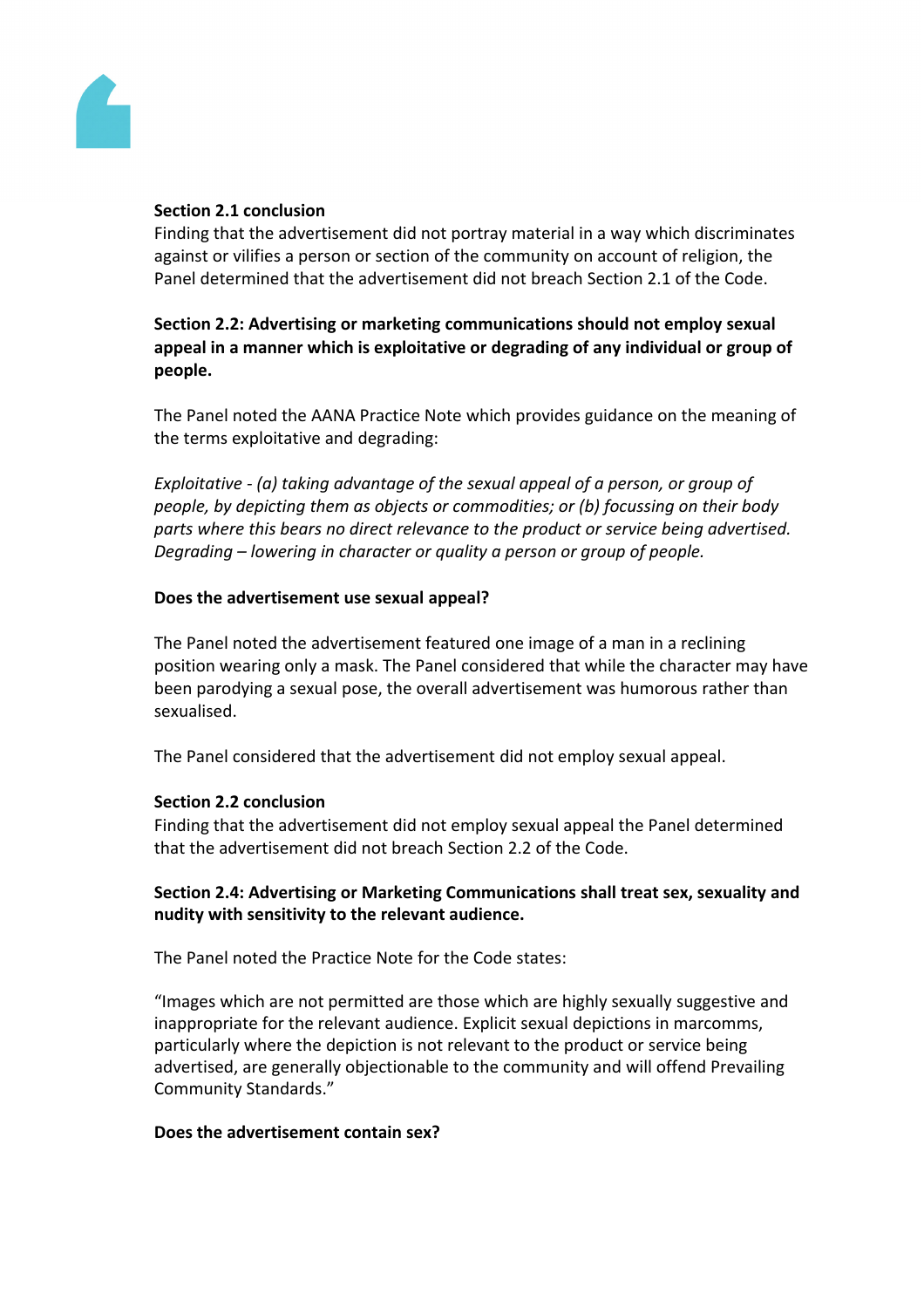

The Panel considered whether the advertisement contained sex. The Panel noted the dictionary definition of sex most relevant to this section of the Code of Ethics is 'sexual intercourse; sexually stimulating or suggestive behaviour.' (Macquarie Dictionary 2006).

The Panel considered that the man in the advertisement was alone and not interacting with anyone else or engaging in any sexual activity. The Panel determined that the advertisement did not contain sex.

#### **Does the advertisement contain sexuality?**

The Panel noted the definition of sexuality includes 'sexual character, the physical fact of being either male or female; The state or fact of being heterosexual, homosexual or bisexual; sexual preference or orientation; one's capacity to experience and express sexual desire; the recognition or emphasising of sexual matters'. The Panel noted that the use of male or female actors in an advertisement is not by itself a depiction of sexuality.

The Panel noted that the advertisement included an image of a man in a reclining position wearing only a mask. The Panel considered that while the character may have been parodying a sexual pose, the overall advertisement was humorous rather than sexualised. The Panel considered that the language in the advertisement was not sexualised and the man's actions weren't sexual. The Panel considered that the advertisement did not contain sexuality.

#### **Does the advertisement contain nudity?**

The Panel noted that the dictionary definition of nudity includes 'something nude or naked', and that nude and naked are defined to be 'unclothed' and includes something 'without clothing or covering'.

The Panel noted that the man was depicted wearing a mask in the style of a mankini. The Panel considered that although his genitals were covered, the rest of his body was unclothed and the advertisement did contain nudity.

#### **Is the nudity treated with sensitivity to the relevant audience?**

The Panel considered the meaning of 'sensitive' and noted that the definition of sensitive in this context can be explained as indicating that 'if you are sensitive to other people's needs, problems, or feelings, you show understanding and awareness of them.' (https://www.collinsdictionary.com/dictionary/english/sensitive).

The Panel considered that the requirement to consider whether sexual suggestion is 'sensitive to the relevant audience' requires them to consider who the relevant audience is and to have an understanding of how they might react to or feel about the